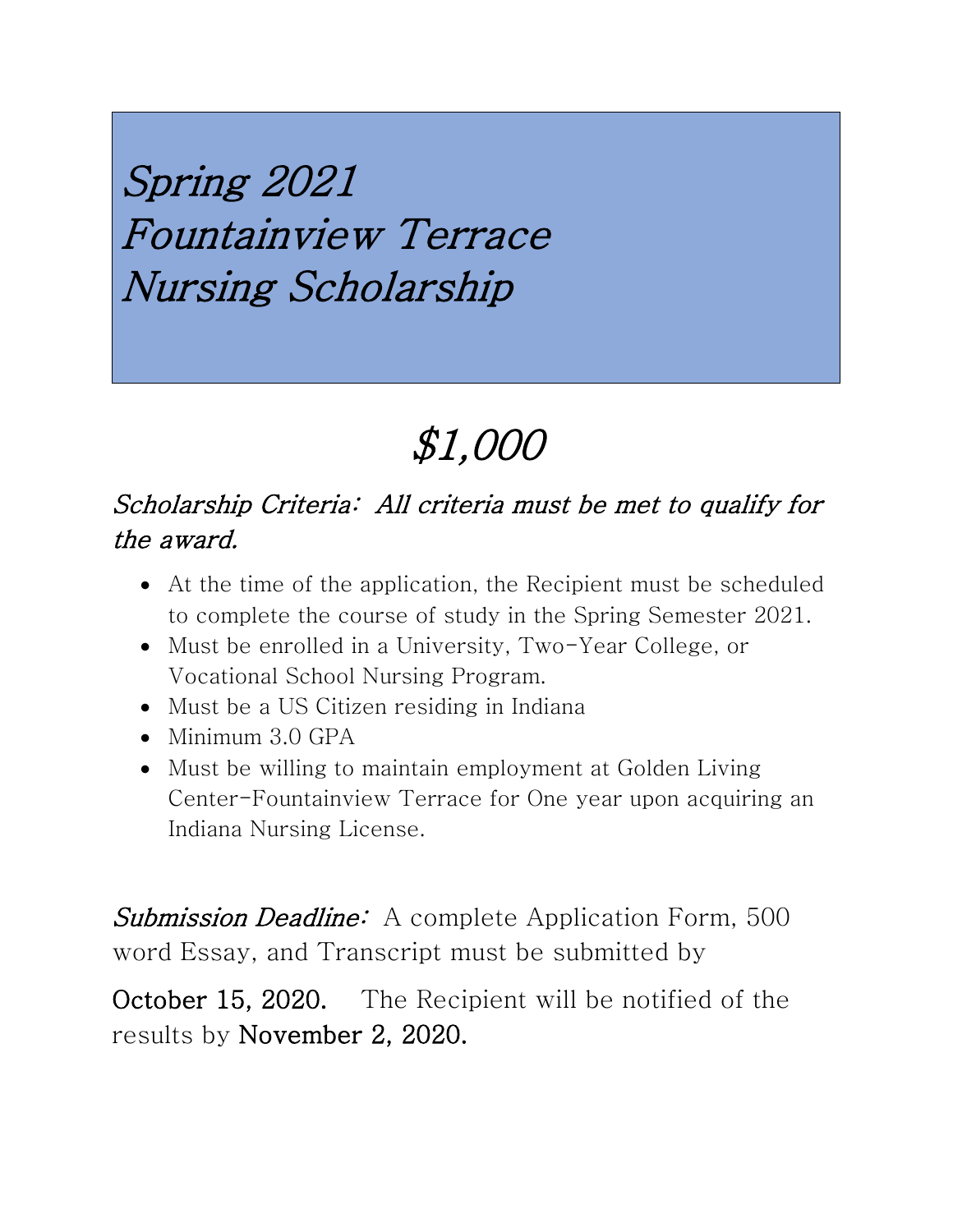#### Application Form:

#### First Name

Last Name:

| <b>Street Address:</b> |  |  |
|------------------------|--|--|
|                        |  |  |

| $\vert$ City: | State: | $\vert$ Zip Code: |
|---------------|--------|-------------------|
|               |        |                   |

| Telephone Number: |  |
|-------------------|--|
|                   |  |

Email:

Expected Graduation Date: (Semester/Year)

## Name of Educational Institution: